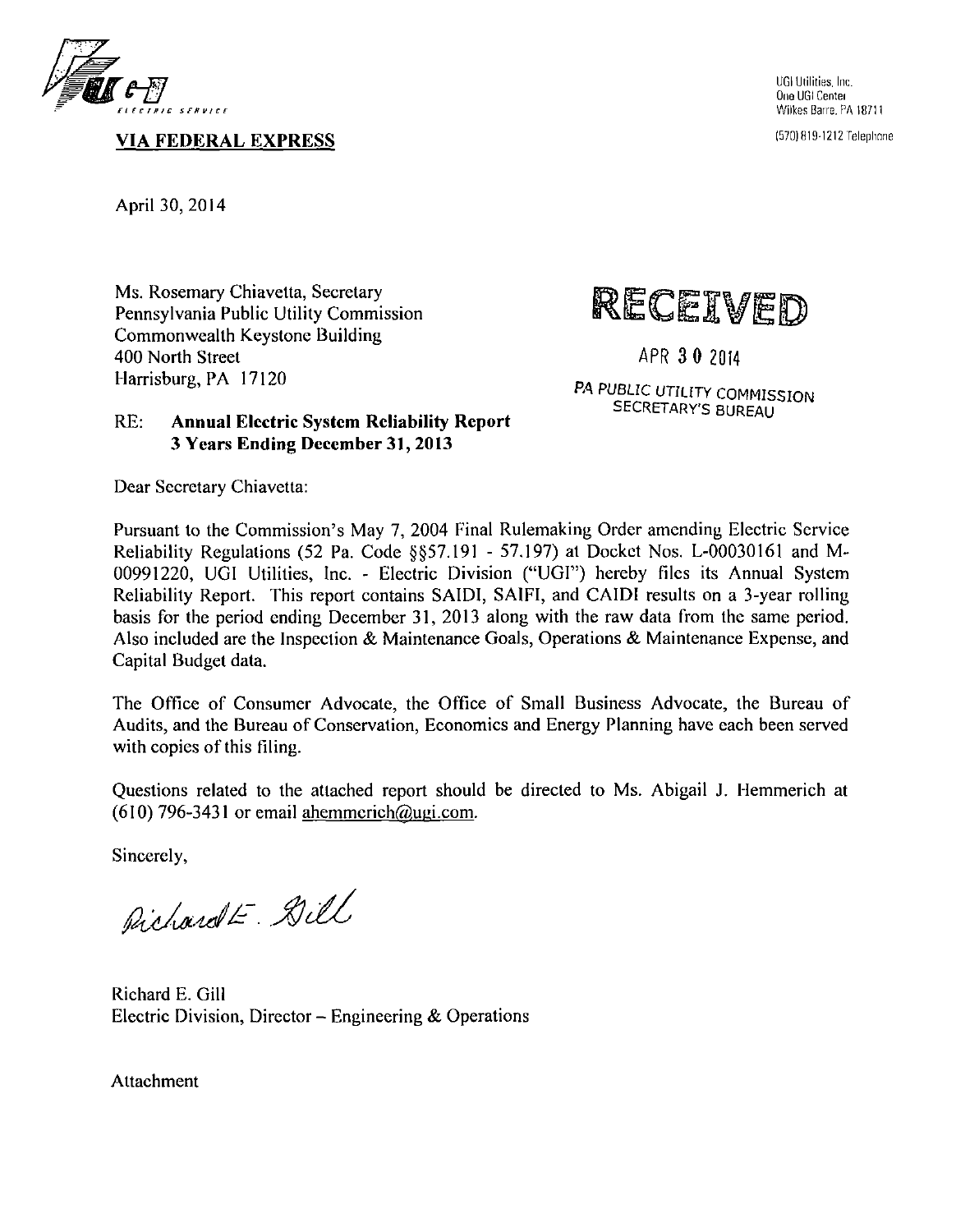

# **UGI Utilities, Inc. - Electric Division Annual System Reliability Report 2013**



APR 3 0 2014

PA PUBLIC UTILITY COMMISSION SECRETARY'S BUREAU

# **April 30, 2014**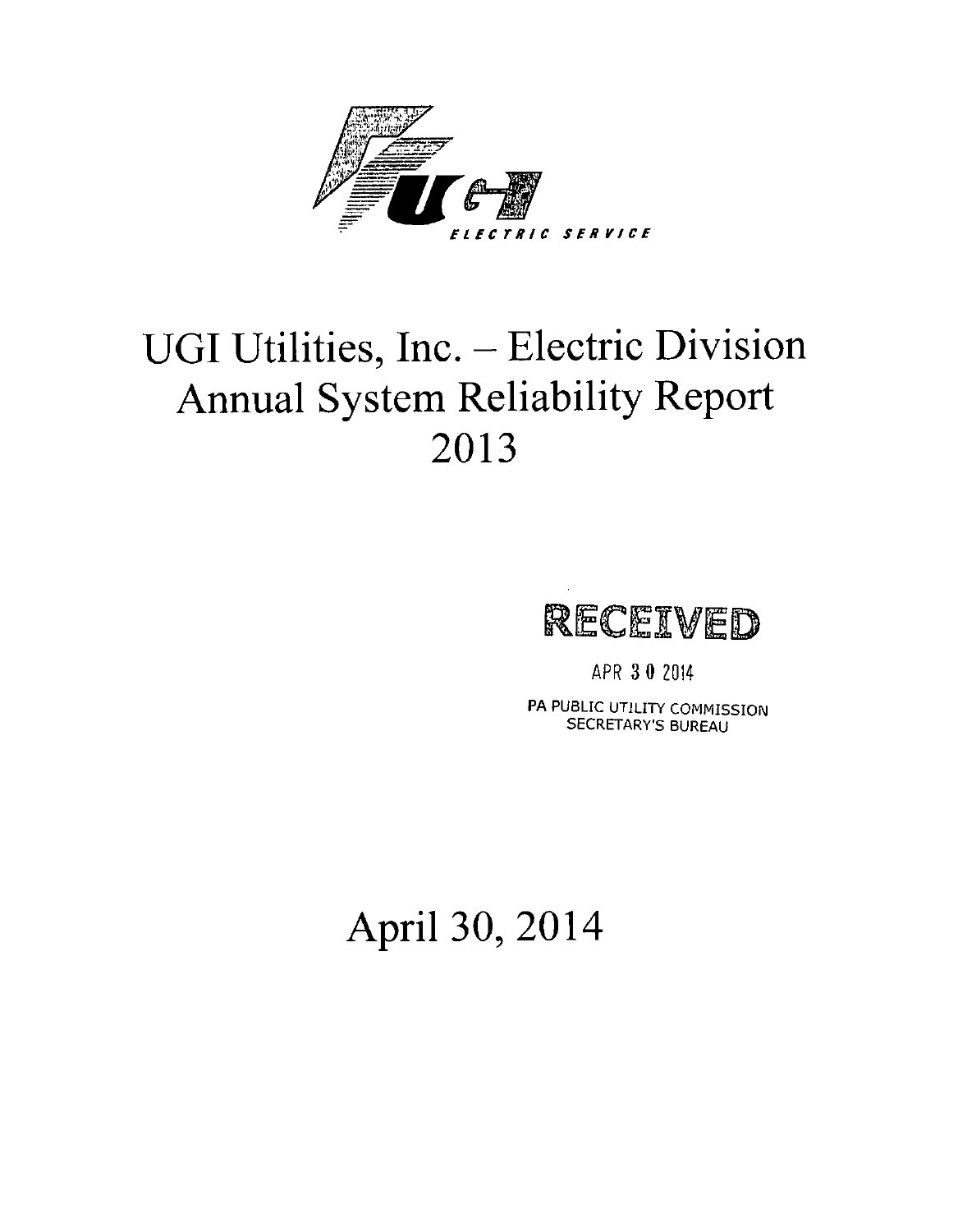#### **§ 57.195(b)fl) - An overall current assessment of the state of the system reliability in the EDC's service territory including a discussion of the EDC's current programs and procedures for providing reliable electric service.**

For ihc twelve month period ending December 2013, UGI Utilities, Inc. - Electric Division's ("UGI" or "Company") SAIDI was 85 minutes. This is below both its 12 month benchmark of 140 minutes and standard of 256 minutes. UGI's SAIFI for the 12 month period was .77 occurrences, and, while higher lhan 2012, remained well below its 12 month benchmark of .83 and 12 month standard of 1.12. UGI's CAIDI was 110 minutes for the mosl recent 12 month period. This is also below its 12 month benchmark of 169 minutes and 12 month standard of 228 minules.

UGI's objective is lo provide its customers with safe, reliable electric service. Providing reliable service is not a program unto itself, but rather it is an inherent part of every element of the service delivery process. Each segment of service delivery, including system design, construction, and operation and maintenance, has service reliability as its main objective.

#### **System Design**

System design is fundamental to providing reliable electric service. To that end, UGI has incorporated service reliability into all aspects of its system design. Planning standards, construction standards, component selection, engineering, engineering training, engineering instructions and System Control and Data Acquisition ("SCADA") integration programs all have service reliability as a fundamental consideration.

#### **Construction**

No matler how well an electrical system is designed, the components making it up musl be properly assembled in order for it to function as intended. UGI construction personnel possess the knowledge and skills necessary to effectively perform their duties. Posl construction inspection programs assure that additions and improvements to the system are compleled properly.

#### **Operation**

A continuously staffed operations center is in place to assure quick response lo interruptions on the delivery system. The center is staffed by system operators who diagnose system problems and mount a rapid and appropriate response lo trouble on the system.

There are service personnel on duty eight hours a day during weekdays and on Saturdays. An evening shift service person is scheduled during weekdays to provide quick response to service interruplion calls. Call-out rosters are in place to mobilize staff when service personnel are not on duty or when additional resources are required.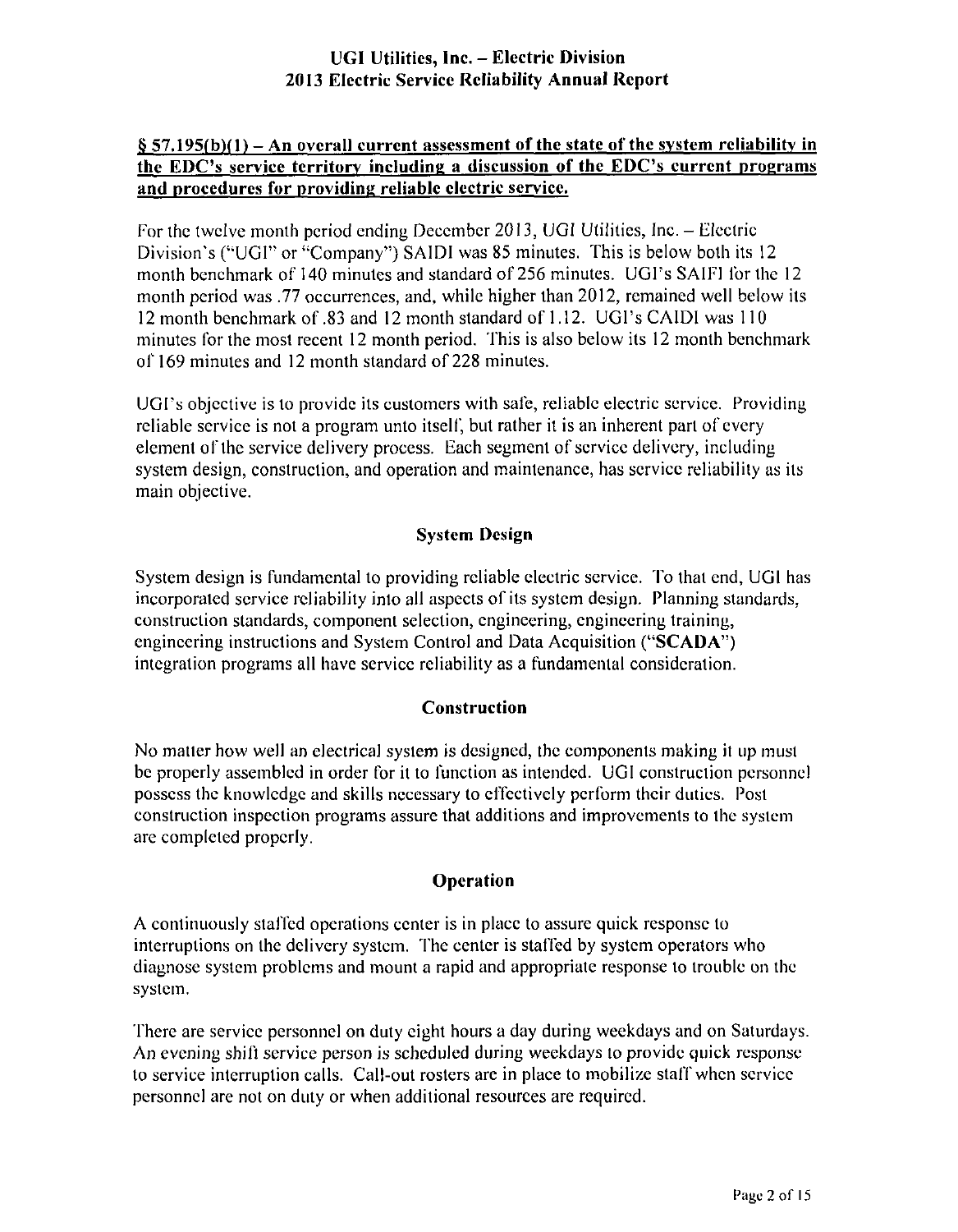UGI has a trouble reporting system in place, which allows it to gather information on system interruptions. The information accumulated in this system is analyzed to spot equipment failure trends and outage clusters. This informalion is also used to spot weaknesses in the system and to make decisions on allocation of resources for maintenance and/or system upgrades.

#### **Maintenance**

UGI has inspection and maintenance programs in place to monitor all equipment on its system and to address any problems identified through these programs. UGI implemented the  $2012 - 2013$  Bi-annual I&M Plan filed with the Commission and has found no significant system equipment issues during performance of the l&M Plan initiatives in 2013.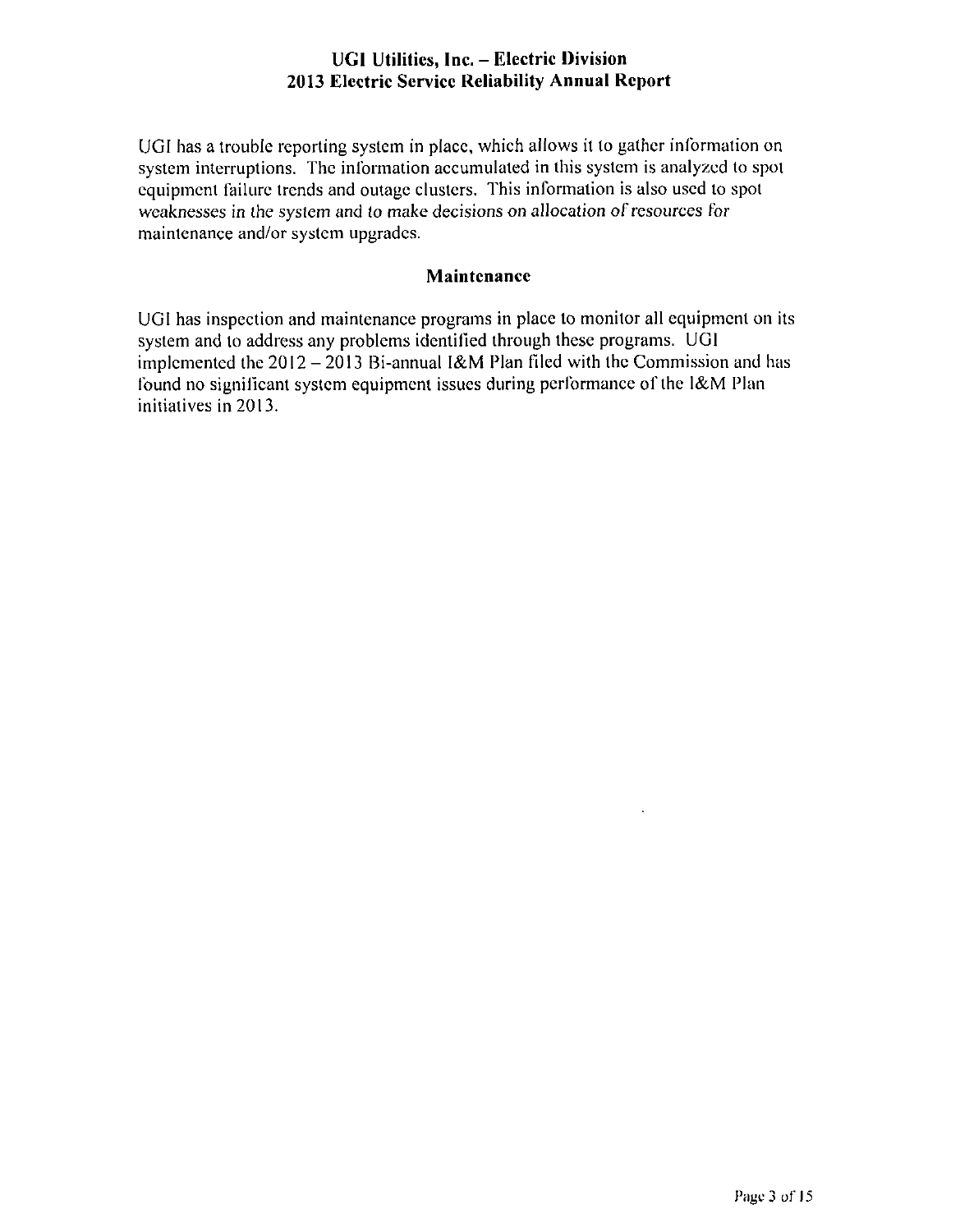#### $§$  57.195(b)(2) – A description of each major event that occurred during the year **being reported on, including the time and duration of the event, the number of customers affected, the cause of the event and any modified procedures adopted to avoid or minimize the impact of similar events in the future.**

- (i) Under Tille 52, Pa. Code §57.192, a major event is defined as either:
	- a) An interruption of electric service resulting from conditions beyond the control of the electric distribution company which affects at least 10% of the customers in the EDC's service territory during the course of the event for a duration of 5 minutes each or greater. The event begins when notification of the first interruption is received and ends when service to all customers affected by the event is restored.
	- b) An unscheduled interruption of electric service resulting from an action taken by an electric dislribution company to maintain the adequacy and security of the electrical system, including emergency load control, emergency switching and energy conservation procedures, as described in §57.52 (relating to emergency load control and energy conservation by electric utililies), which affects al least one customer.
- (ii) A major event does not include scheduled outages in the normal course of business or an electric distribution company's actions to interrupt customers served under interruptible rate tariffs.

#### **Major Events**

No major events occurred during the 2013 reporting year. Major events occurring in 2011 and 2012 have been discussed in previous reports.

#### **Modified Procedures**

UGI completed implementation of an automated Oulage Management System (OMS), going live on September 3, 2013. The OMS includes an interface to an Interaclivc Voice Response (1VR) system and a web-based outage map. These new features assure efficient processing of customer outage calls and provide the public with up-to-date oulage counts by polilical sub-division.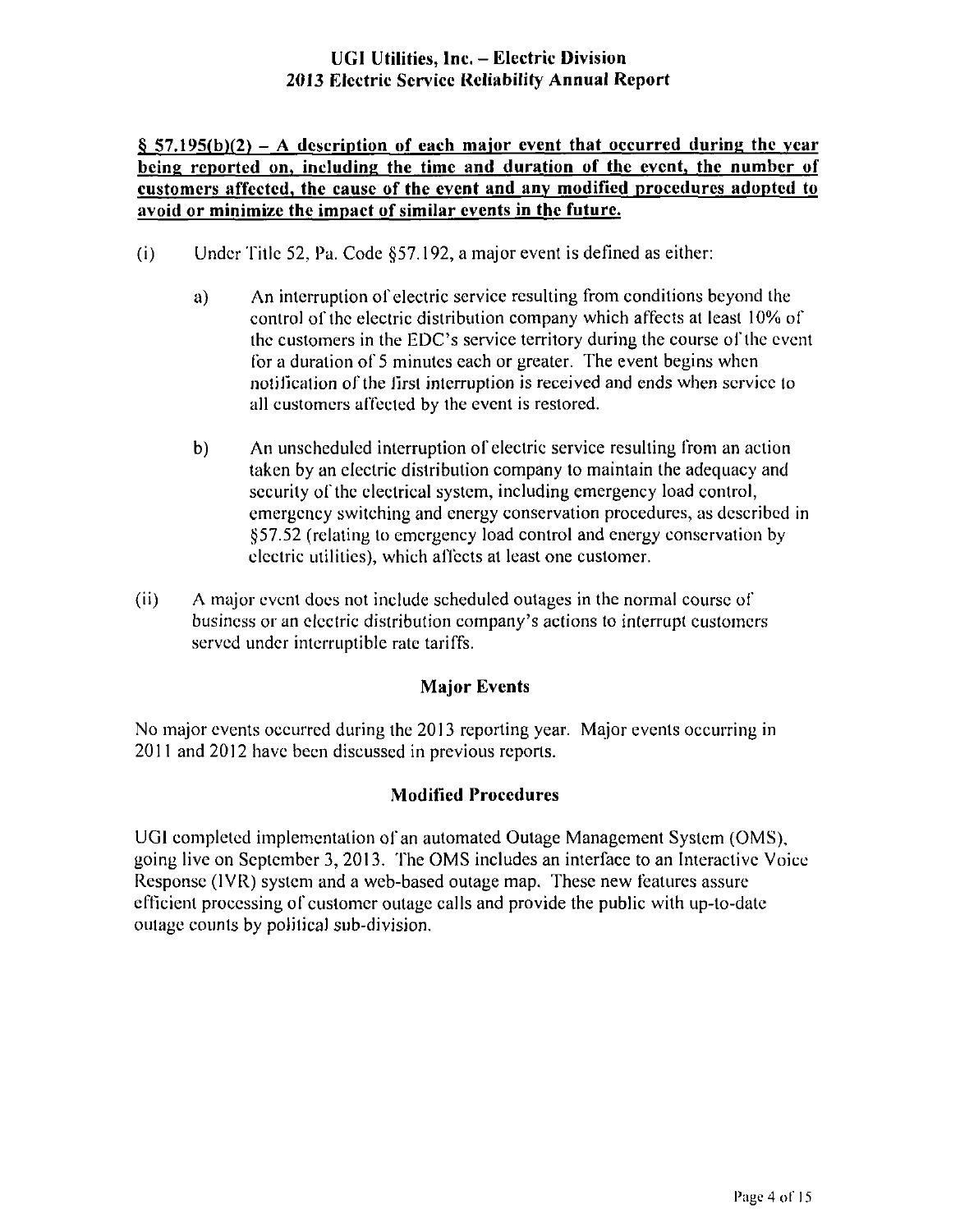#### **§ 57.195(b)(3) - A table showing the actual values of each of the reliability indices (SAIFI, CAIDI, SAIDI, and if available. MAIFI) for the EDC's service territory for each of the preceding 3 calendar years. The report shall include the data used in calculating the indices, namely the average number of customers served, the number of sustained customer minutes interruptions, the number of customers affected and the minutes of interruption.**

'he reliability results for UGI's service area over the last three years are as follows:

#### **2011 - 2013 Reliability Statistics**

|                        | <b>SAIDI</b> | <b>SAIFI</b> | <b>CAIDI</b> |
|------------------------|--------------|--------------|--------------|
| 3-Year Avg. Standard   | 170          | 0.91         | 186          |
| UGI 3-Yr. Rolling Avg. |              |              |              |

|                          | <b>SAIDI</b> | <b>SAIFI</b> | <b>CAIDI</b> |
|--------------------------|--------------|--------------|--------------|
| <b>12-Month Standard</b> | 256          | 1.12         | 228          |
| 12-Month Benchmark       | 140          | 0.83         | 169          |
| 2013 UGI Results         | 85           | 0.77         | 110          |
| 2012 UGI Results         | 54           | 0.44         | 122          |
| 2011 UGI Results         | 121          | 0.95         | 128          |

The 3-year rolling averages for SAIFI, SAIDI and CAIDI are performing within the standards established by Commission Order at Docket No. M-00991220 on May 7, 2004. ll is important lo note that with the exception of the two major events, the moderate weather during 2012 favorably impacted UGI's reliability results.

Data necessary lo calculate a Momentary Average Interruption Frequency Index (MAIFI) is not available for UGI's service area. As previously discussed with the Commission, UGI currently has no plan to install the equipment required to track momentary interruptions on the hundreds of operating distribution devices located Ihroughout its territory. The basis for this decision is the high cost associated with the purchase and installation of these devices with little commensurate benefit.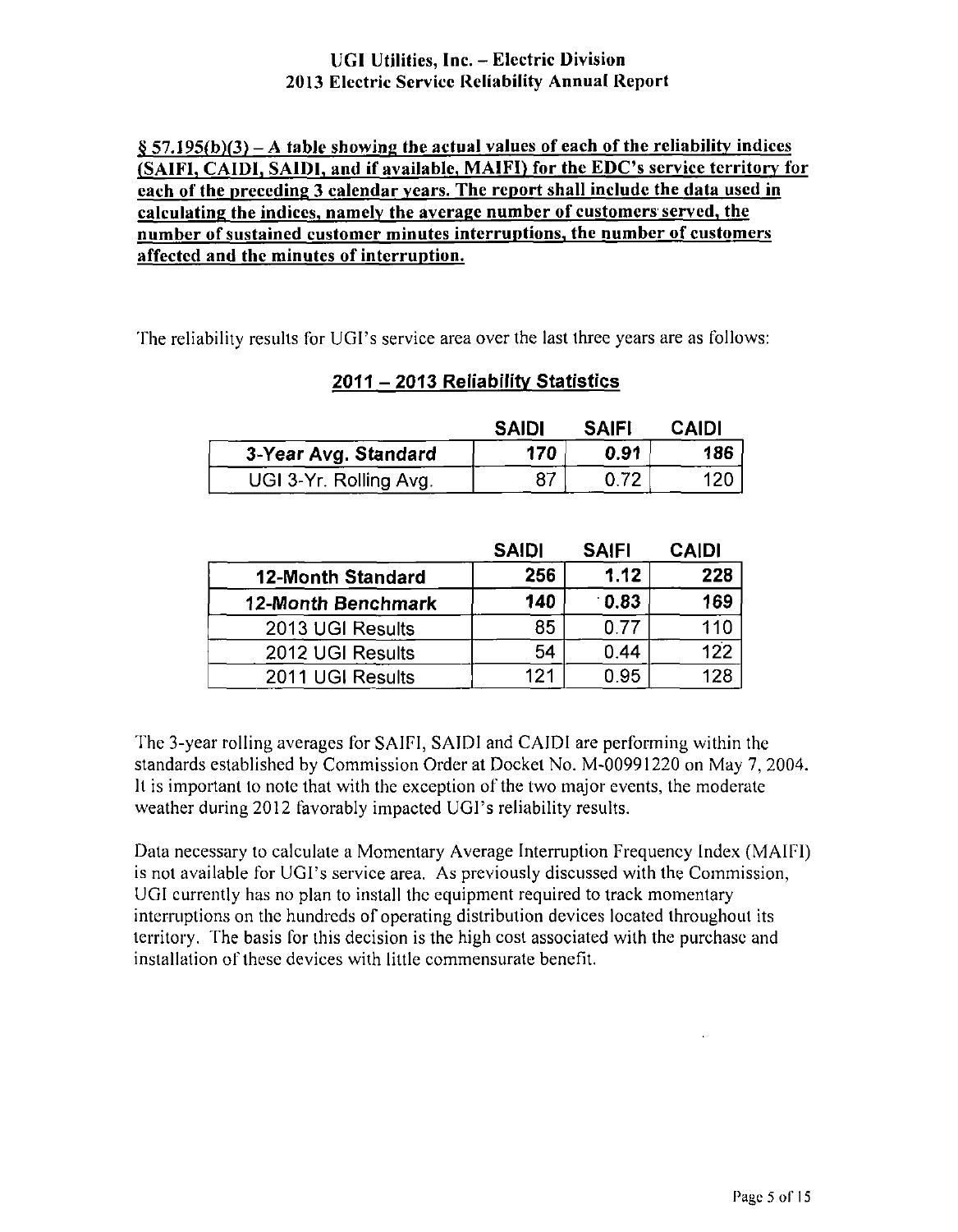|                       |     | <b>Raw Data</b> |            |             | <b>Reported Indices</b> |              |              |
|-----------------------|-----|-----------------|------------|-------------|-------------------------|--------------|--------------|
|                       | SI  | <b>TCI</b>      | <b>TCB</b> | <b>TMCI</b> | <b>SAIDI</b>            | <b>SAIFI</b> | <b>CAIDI</b> |
| January-2013          | 22  | 5,504           | 62,162     | 137,647     | $\overline{2}$          | 0.09         | 25           |
| February-2013         | 13  | 4917            | 62 120     | 616,741     | 10                      | 0.08         | 125          |
| March-2013            | 7   | 182             | 61.958     | 19,158      | 0                       | 0.00         | 105          |
| April-2013            | 48  | 3 9 3 5         | 61,767     | 672,419     | 11                      | 0.06         | 171          |
| May-2013              | 23  | 629             | 61,714     | 64,732      | 1                       | 0.01         | 103          |
| June-2013             | 42  | 3 146           | 61,908     | 444,316     | 7                       | 0.05         | 141          |
| <b>July-2013</b>      | 53  | 13,058          | 61,815     | 869,458     | 14                      | 0.21         | 67           |
| August-2013           | 26  | 4.299           | 61,828     | 887,559     | 14                      | 0.07         | 206          |
| September-2013        | 41  | 2,609           | 61,770     | 387,971     | 6                       | 0.04         | 149          |
| October-2013          | 12  | 1.487           | 61,760     | 320,989     | 5                       | 0.02         | 216          |
| November-2013         | 37  | 6,489           | 61,813     | 737,874     | 12                      | 0.10         | 114          |
| December-2013         | 16  | 1,644           | 61,831     | 116,023     | $\overline{\mathbf{c}}$ | 0.03         | 71           |
| 2013 Total            | 340 | 47,899          | 61,871     | 5,274,887   | 85                      | 0.77         | 110          |
| January-2012          | 21  | 2.028           | 62,165     | 217,850     | 4                       | 0.03         | 107          |
| February-2012         | 13  | 491             | 62,250     | 69,350      | 1                       | 0.01         | 141          |
| March-2012            | 17  | 1 3 9 0         | 62 453     | 157,891     | 3                       | 0.02         | 114          |
| April-2012            | 21  | 391             | 62.137     | 82,741      | 1                       | 0.01         | 212          |
| May-2012              | 33  | 4,832           | 62,100     | 353,481     | 6                       | 0.08         | 73           |
| June-2012             | 35  | 2,988           | 62,027     | 317,213     | 5                       | 0.05         | 106          |
| <b>July-2012</b>      | 71  | 2,866           | 61,994     | 539,896     | 9                       | 0.05         | 188          |
| August-2012           | 36  | 1,341           | 62,044     | 119,814     | $\mathbf{2}$            | 0.02         | 89           |
| September-2012        | 31  | 1,009           | 62,033     | 199,231     | 3                       | 0.02         | 197          |
| October-2012          | 32  | 4,368           | 62,013     | 649,659     | 10                      | 0.07         | 149          |
| November-2012         | 26  | 823             | 62,068     | 86,775      | 1                       | 0.01         | 105          |
| December-2012         | 18  | 4,890           | 62,118     | 540,319     | 9                       | 0.08         | 110          |
| 2012 Total            | 354 | 27,417          | 62,117     | 3,334,220   | 54                      | 0.44         | 122          |
| January-2011          | 19  | 232             | 62.315     | 32,556      | 1                       | 0.00         | 140          |
| February-2011         | 27  | 1.852           | 62.344     | 259,124     | 4                       | 0.03         | 140          |
| March-2011            | 44  | 2,091           | 62,339     | 810 734     | 13                      | 0.03         | 388          |
| April-2011            | 54  | 9,026           | 62,219     | 1,398,878   | 22                      | 0.15         | 155          |
| May-2011              | 39  | 1,445           | 62,121     | 175,408     | 3                       | 0.02         | 121          |
| June-2011             | 49  | 14,923          | 62 095     | 1 527 657   | 25                      | 0.24         | 102          |
| <b>July-2011</b>      | 70  | 4,848           | 62 045     | 1,029,478   | 17                      | 0.08         | 212          |
| August-2011           | 34  | 6,011           | 62 033     | 698,334     | 11                      | 0.10         | 116          |
| September-2011        | 50  | 11,746          | 61,911     | 950,395     | 15                      | 0.19         | 81           |
| October-2011          | 28  | 2,278           | 61,870     | 142 418     | 2                       | 0.04         | 63           |
| November-2011         | 27  | 4,170           | 62,040     | 454.154     | $\overline{7}$          | 0.07         | 109          |
| December-2011         | 16  | 199             | 62,103     | 23,329      | 0                       | 0.00         | 117          |
| 2011 Total            | 457 | 58,821          | 62,120     | 7,502,465   | 121                     | 0.95         | 128          |
| <b>3-YEAR AVERAGE</b> | 384 | 44,712          | 62,036 *   | 5,370,524   | 87                      | 0.72         | 120          |

**\* ariiuuil ariilimctic avcnigc** 

**SI: System Interruptions** 

**TCI: Total Customers Interrupted** 

**Total Customer Base** 

**TMCI: Total Minutes Customer Interrupted**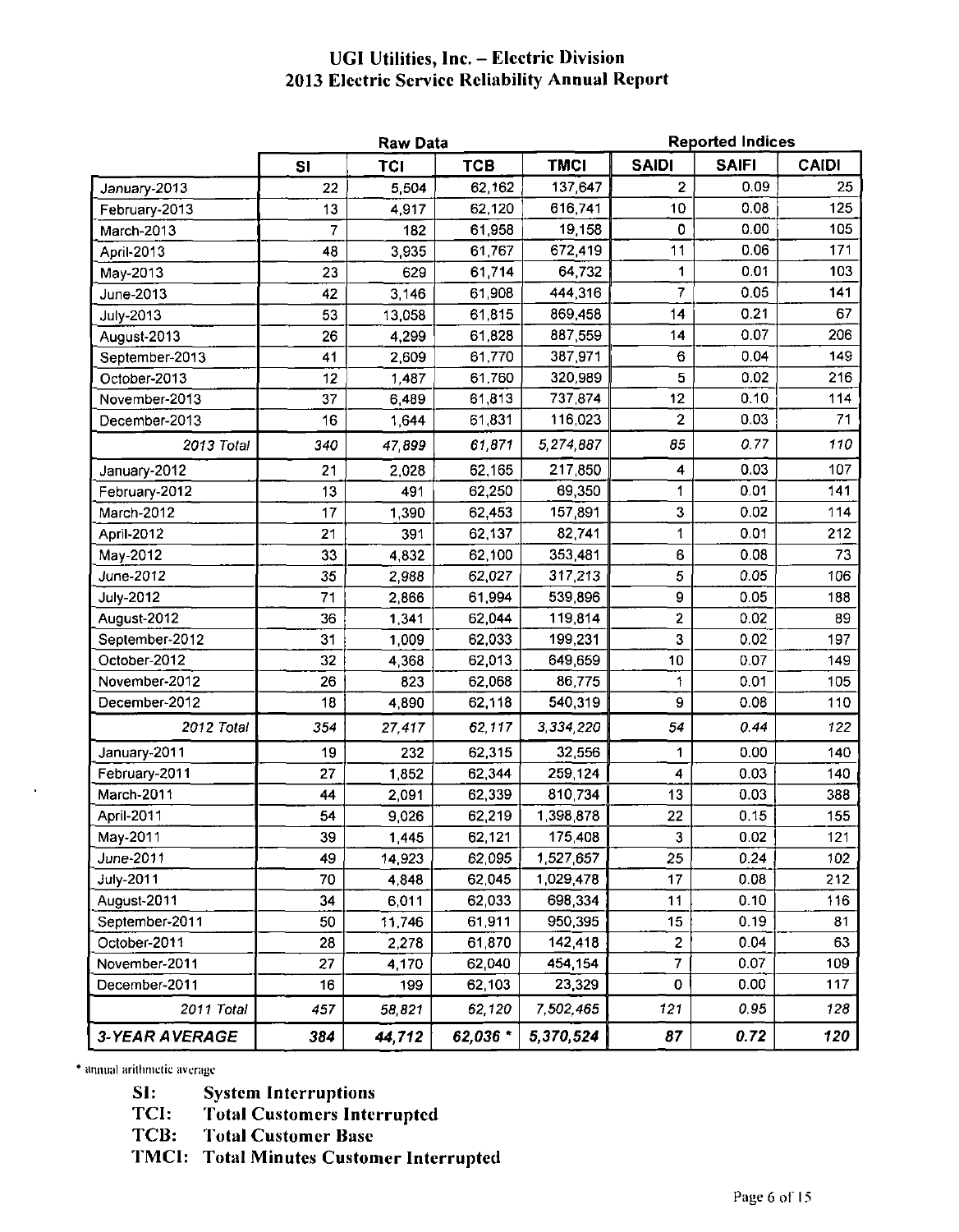**§ 57.195(b)(4) - A breakdown and analysis of outage causes during the vear being reported on, including the number and percentage of service outages, the number of customers interrupted, and customer interruption minutes categorized bv outage cause such as equipment failure, animal contact, tree related, and so forth. Proposed solutions to identified service problems shall be reported.** 

| <b>OUTAGE CAUSE</b>       |              | <b>WOF TOTAL INTERRUPTIONS</b> | <b>CUSTOMERS</b><br>INTERRUPTED | <b>MINUTES:</b><br><b>INTERRUPTED</b> |
|---------------------------|--------------|--------------------------------|---------------------------------|---------------------------------------|
| Animal                    | 17.06%       | 58                             | 846                             | 66,597                                |
| Company Agent             | 0.29%        | 1                              | 1.184                           | 49,582                                |
| <b>Construction Error</b> | 0.29%        | 1                              | 17                              | 850                                   |
| <b>Customer Problem</b>   | 0.59%        | $\overline{2}$                 | 2                               | 353                                   |
| <b>Equipment Failure</b>  | 32.65%       | 111                            | 16,917                          | 1,526,734                             |
| Lightning                 | 5.00%        | 17                             | 4,742                           | 471,940                               |
| Motor Vehicle             | 5.59%        | 19                             | 5,671                           | 964,074                               |
| Other                     | 0.88%        | 3                              | 268                             | 22,419                                |
| Public                    | 4 7 1%       | 16                             | 1,576                           | 109,879                               |
| <b>Structure Fire</b>     | 1.18%        | 4                              | 38                              | 6,616                                 |
| Trees                     | 25.00%       | 85                             | 12,813                          | 1,411,644                             |
| Unknown                   | 1.76%        | 6                              | 1,329                           | 231,332                               |
| Weather Related           | 0.59%        | $\overline{2}$                 | 55                              | 14,734                                |
| Weather/Snow              | $0.00\%$     | 0                              | 0                               | 0                                     |
| Weather/Ice               | $0.00\%$     | 0                              | 0                               | 0                                     |
| Weather/Wind              | <u>4.41%</u> | 15                             | <u>2.441</u>                    | 398,133                               |
| <b>TOTAL</b>              | 100.00%      | 340                            | 47,899                          | 5,274,887                             |

### **Outage by Cause - January 2013 through December 2013**

### **Proposed Solutions to Identified Problems:**

UGI has not identified any particular source of outage as problematic. As a small system, UGI is subject to a high level of variability in system damage due to weather.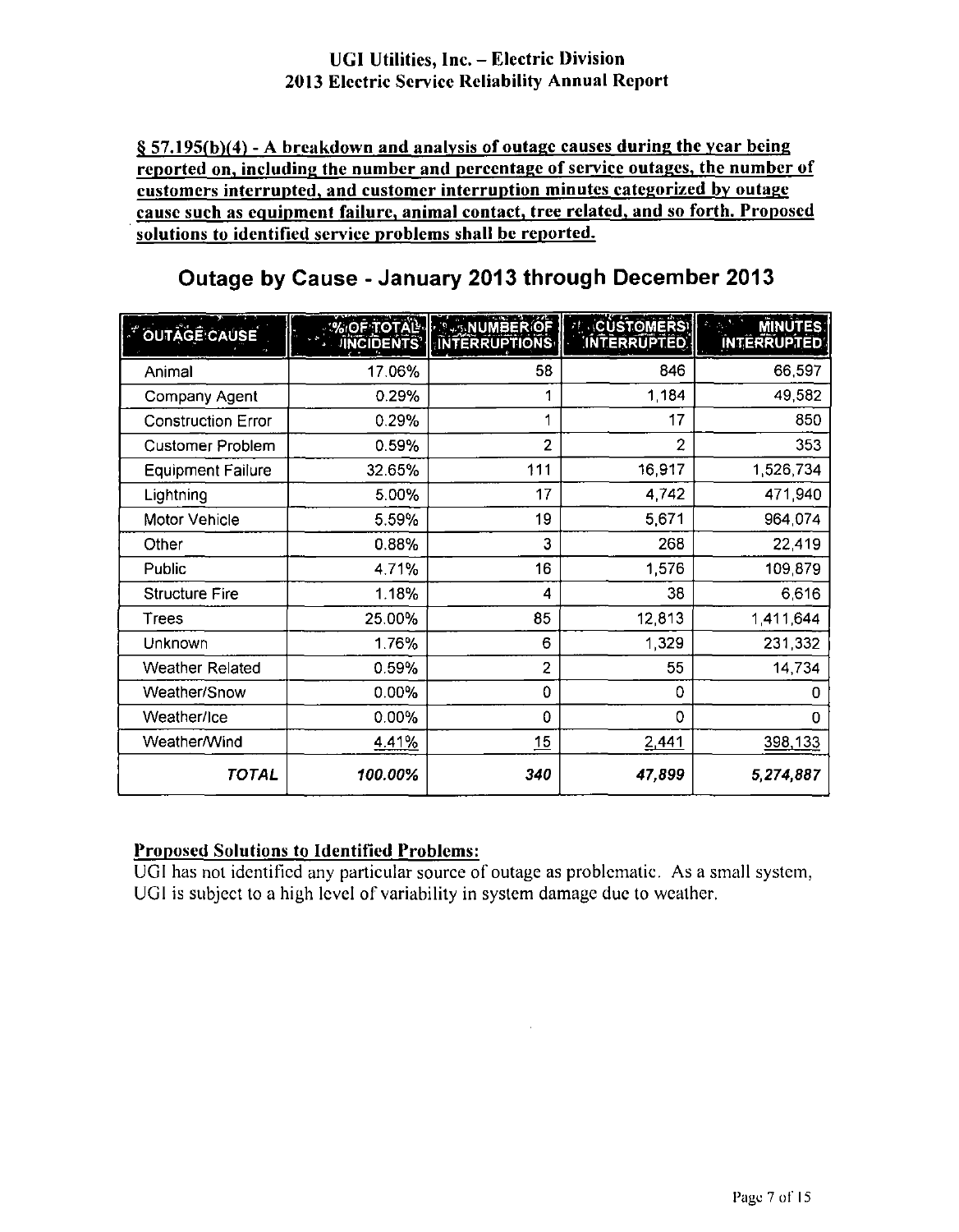#### **§ 57.195(b)(12) - Significant changes, if any, to the transmission and distribution inspection and maintenance programs nreviously submitted to the Commission.**

There have not been any significant changes during 2013 lo the transmission and distribution inspection and maintenance programs outlined in previous reports submitted to the Commission. Starting January 1, 2011 all of the Electric Division's distribution system equipment is being inspected and maintained consistent with its Bi-Annual Inspection and Maintenance Plan as tiled with the Commission. The Plan's requirements do not significantly alter UGI's prior inspection and maintenance programs.



APR 3 0 Z014

PA PUBLIC UTILITY COMMISSION SECRETARY'S BUREAU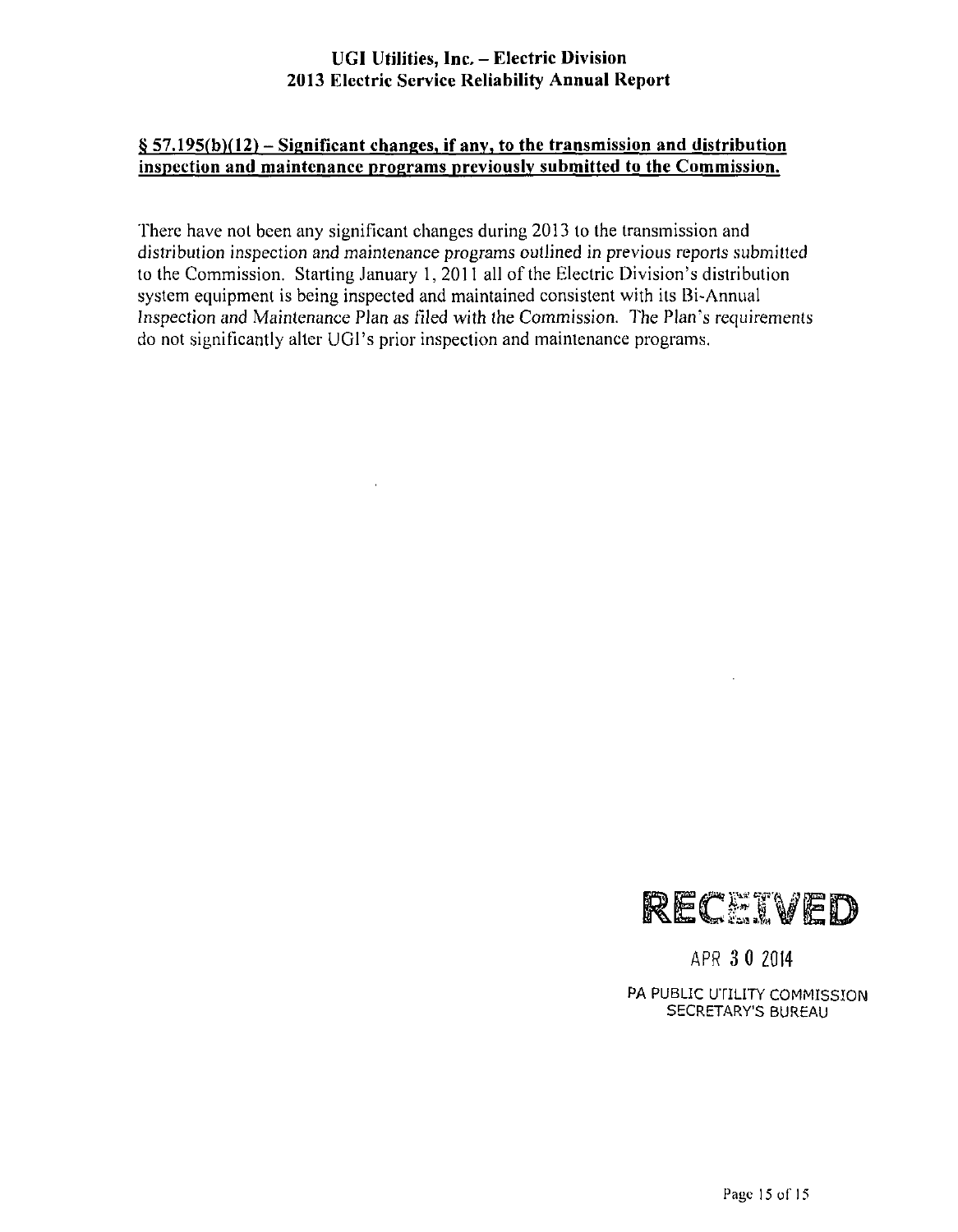#### **cc: VIA FEDERAL EXPRESS**

Tanya J. McCloskey Office of Consumer Advocate 555 Walnut St. 5th Floor, Forum Place Harrisburg, PA 17101-1921

John R. Evans Small Business Advocate Suite 1102, Commerce Bldg. 300 North Second St. Harrisburg, PA 17101

Dennis P. Hosier, Director Bureau of Audits Pennsylvania Public Utility Commission Commonwealth Keystone Bldg. 3rd Floor, F East Harrisburg, PA 17101

Darren Gill, Deputy Director Bureau of Technical Utility Services Commonwealth Keystone Building 3rd Floor 400 North Street Harrisburg, PA 17120

#### **ELECTRONIC MAIL**

Darren Gill, Deputy Director Bureau of Technical Utility Services dgill@pa.gov